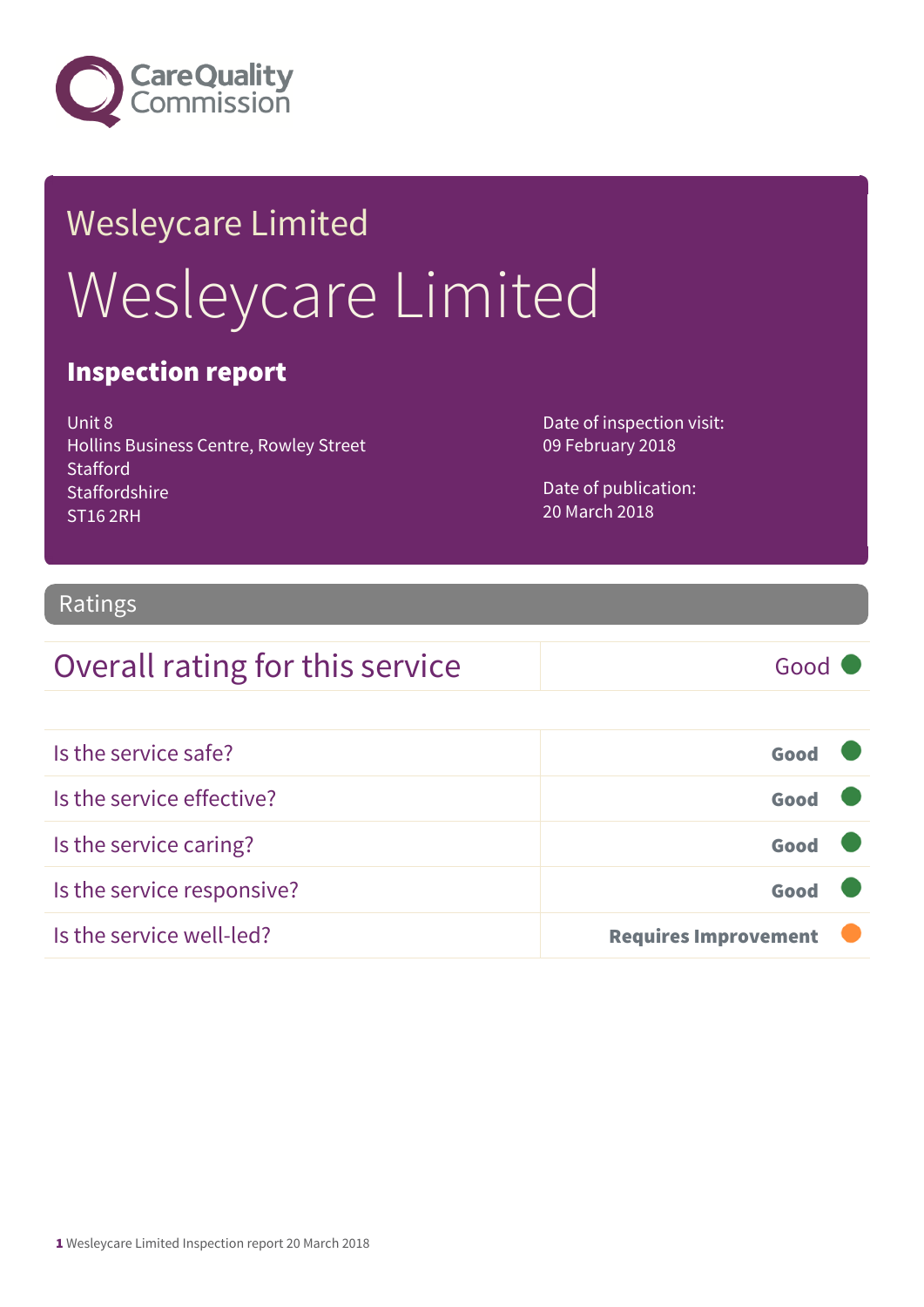## Summary of findings

#### Overall summary

We inspected Wesleycare on 9 February 2018. The inspection visit was announced. We gave the provider 48 hours' notice that we would be inspecting the service so we could be sure the registered manager and staff were available to speak with us.

Wesleycare is a domiciliary care agency that provides personal care and support to people living in their own homes. Care staff call at people's homes to provide personal care and support at set times agreed with them. At the time of our inspection there were nine people who received personal care through Wesleycare, all of whom were located in the Worcestershire area.

There was a new registered manager in post who had received confirmation of their registration on 2 February 2018. A requirement of the service's registration is that they have a registered manager. A registered manager is a person who has registered with the Care Quality Commission to manage the service. Like registered providers, they are 'registered persons'. Registered persons have legal responsibility for meeting the requirements in the Health and Social Care Act 2008 and associated regulations about how the service is run.

This was the first inspection of the service following its registration with CQC. The service had only been operating for a few weeks even though it had been registered with us since October 2015, and therefore the new manager was developing systems and processes to ensure people received a quality service.

People were positive about the care they received and were complimentary of the care staff that supported them. People said they felt safe when supported by care staff. Care staff understood how to protect people from the risk of abuse and there were processes in place to minimise risks to people's safety, which included information about people's individual risks in their care plans.

Checks were carried out prior to care staff starting work to ensure their suitability to work with people who used the service. New care staff completed induction training and shadowed more experienced care staff to help develop their skills and knowledge before supporting people independently. This ensured they were able to meet people's needs effectively.

All care staff had been provided with a staff handbook containing the policies of Wesleycare to support them to provide safe and effective care to people. Care staff received specialist training on how to manage medicines so they could safely support people to take them.

People received a service based on their personal needs and care staff usually arrived to carry out their care and support within the timeframes agreed.

People told us care staff maintained their privacy and dignity. People's nutritional needs were met by the service where appropriate.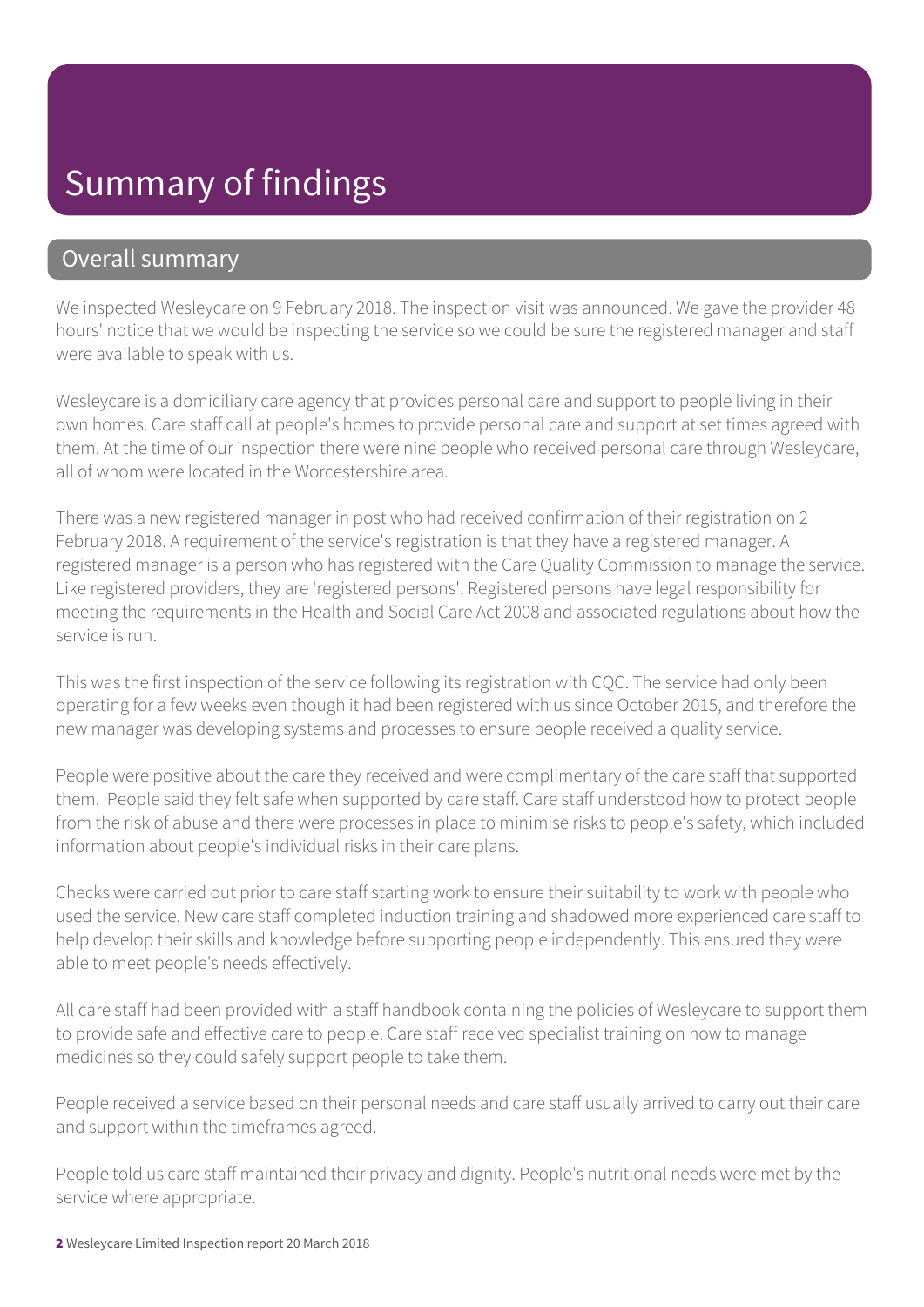The registered manager and care staff understood the principles of the Mental Capacity Act (MCA) and how to put these into practice. Care staff told us they gained people's consent before giving care.

The manager/provider had processes to monitor the quality of the service and to understand the experiences of people who used the service. This included regular communication with people, staff, and record checks. People knew how to raise concerns if needed. However, no one had made an official complaint at the service.

However, monitoring and quality systems required improvement to show the findings of checks performed at the service, so that lessons could be learnt to improve the service. Record keeping required improvement to ensure there was a full record of people's care available in the provider's office.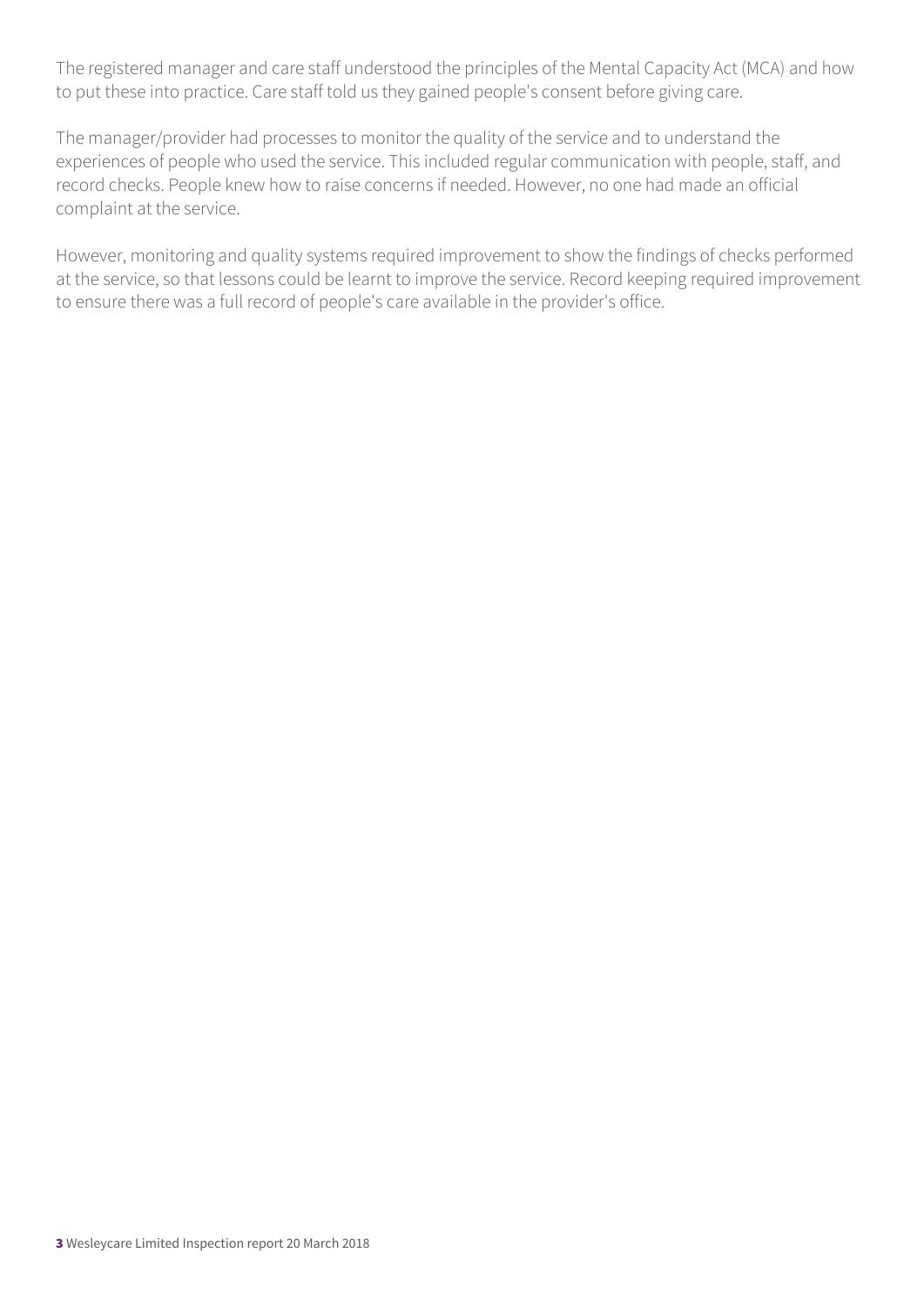| The five questions we ask about services and what we found                                                                                                                                                                                                                                                                                                                                                                                                                       |      |  |
|----------------------------------------------------------------------------------------------------------------------------------------------------------------------------------------------------------------------------------------------------------------------------------------------------------------------------------------------------------------------------------------------------------------------------------------------------------------------------------|------|--|
| We always ask the following five questions of services.                                                                                                                                                                                                                                                                                                                                                                                                                          |      |  |
| Is the service safe?                                                                                                                                                                                                                                                                                                                                                                                                                                                             | Good |  |
| The service was safe.                                                                                                                                                                                                                                                                                                                                                                                                                                                            |      |  |
| People felt safe with staff, who had been recruited safely. The<br>registered manager had procedures in place to report and<br>investigate accidents, incidents and safeguarding issues when<br>these arose. People had risk assessments and risk management<br>plans in place, which provided staff with the information they<br>needed to minimise risks. There were enough staff employed to<br>ensure safe care for people. Medicines were administered to<br>people safely. |      |  |
| Is the service effective?                                                                                                                                                                                                                                                                                                                                                                                                                                                        | Good |  |
| The service was effective.                                                                                                                                                                                                                                                                                                                                                                                                                                                       |      |  |
| Staff completed an induction and training so they had the skills<br>they needed to effectively meet people's needs. People made<br>choices about their care. Where people could not make<br>decisions for themselves, important decisions were made in their<br>'best interests' in consultation with health professionals. People<br>were supported to see healthcare professionals when needed.                                                                                |      |  |
| Is the service caring?                                                                                                                                                                                                                                                                                                                                                                                                                                                           | God  |  |
| The service was caring.                                                                                                                                                                                                                                                                                                                                                                                                                                                          |      |  |
| People received care and support from care workers who<br>understood their individual needs. People said care workers<br>were caring, kind and respectful and always ensured their<br>privacy, dignity and independence was maintained.                                                                                                                                                                                                                                          |      |  |
| Is the service responsive?                                                                                                                                                                                                                                                                                                                                                                                                                                                       | Good |  |
| The service was responsive.                                                                                                                                                                                                                                                                                                                                                                                                                                                      |      |  |
| People had personalised records of their care needs and how<br>these should be met. People were able to raise complaints and<br>provide feedback about the service. Where people wished, there<br>was end of life care planning in place which took into account<br>any special requirements or wishes people had.                                                                                                                                                               |      |  |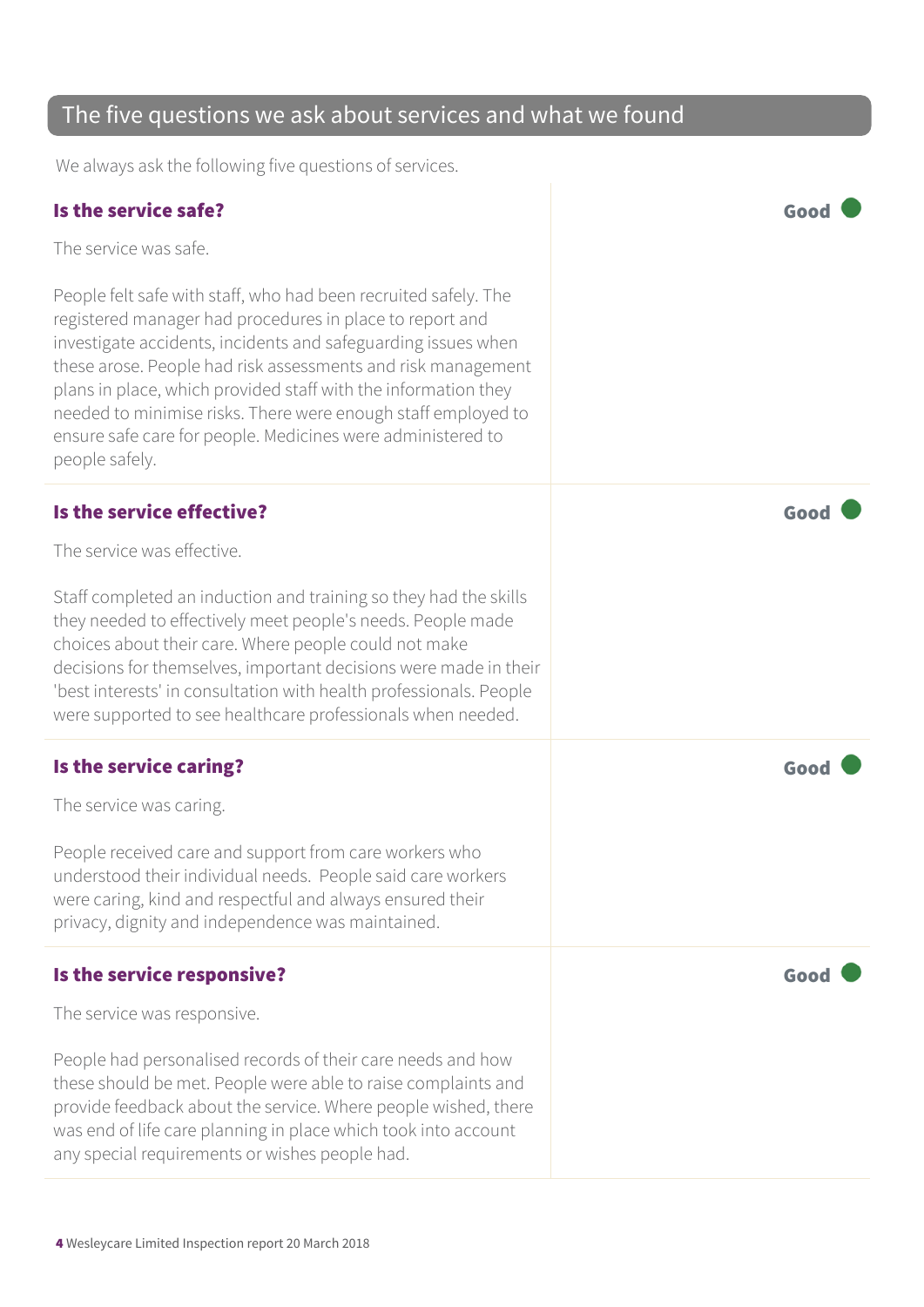#### Is the service well-led? The service well-led?

The service was not consistently well led.

Improvements were needed to ensure records kept in the office matched those in people's homes. Quality assurance systems required improvement to document the findings of such checks, and how improvements were made. People were happy with the support they received and were invited to comment on the quality of the service when the registered manager visited their home. The registered manager had an open door policy and staff felt supported in their roles.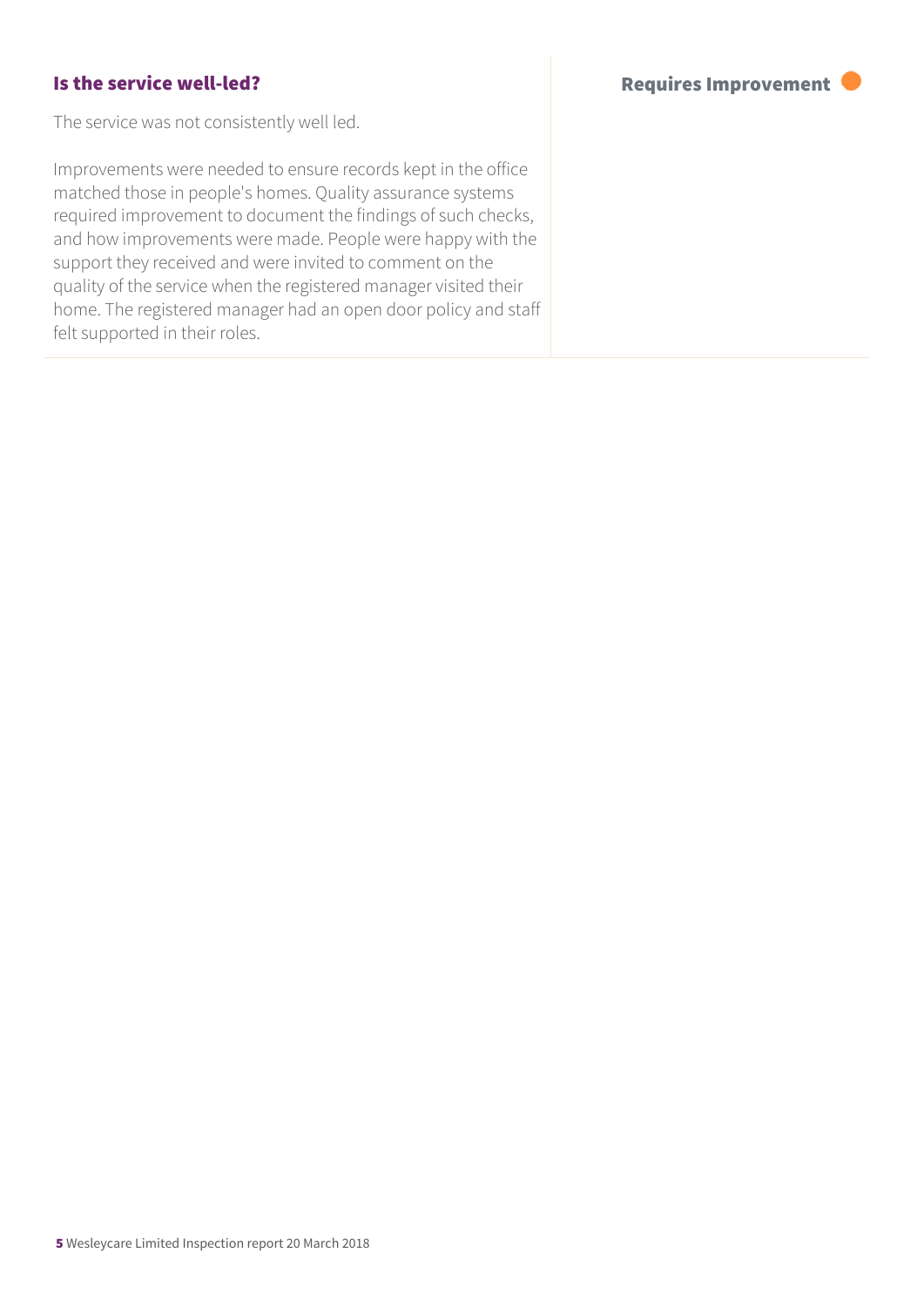

# Wesleycare Limited Detailed findings

## Background to this inspection

We carried out this inspection under Section 60 of the Health and Social Care Act 2008 as part of our regulatory functions. This inspection checked whether the provider is meeting the legal requirements and regulations associated with the Health and Social Care Act 2008, to look at the overall quality of the service, and to provide a rating for the service under the Care Act 2014.

The office visit took place on 9 February 2018 and was announced. The provider was given 48 hours' notice that we would be coming. This was so we could be sure the registered manager was available to speak with us. The inspection was a fully comprehensive inspection and was conducted by one inspector.

We reviewed the information we held about the service. We looked at information received from the statutory notifications the provider had sent to us and commissioners of the service. A statutory notification is information about important events which the provider is required to send to us by law. Commissioners are people who work to find appropriate care and support services which are paid for by the local authority.

Following our inspection visit we received feedback from three people who used the service and one person's relative.

We received feedback from four members of care staff, the newly appointed registered manager and a member of office based staff.

We looked at a range of records about people's care including three care files. We also looked at other records relating to people's care such as medicine records and daily logs. This was to assess whether the care people needed was being provided.

We reviewed records of the checks the registered manager/the provider made to assure themselves people received a quality service. We also looked at recruitment and supervision procedures for members of staff to check that safe recruitment procedures were in operation, and staff received appropriate support to continue their professional development.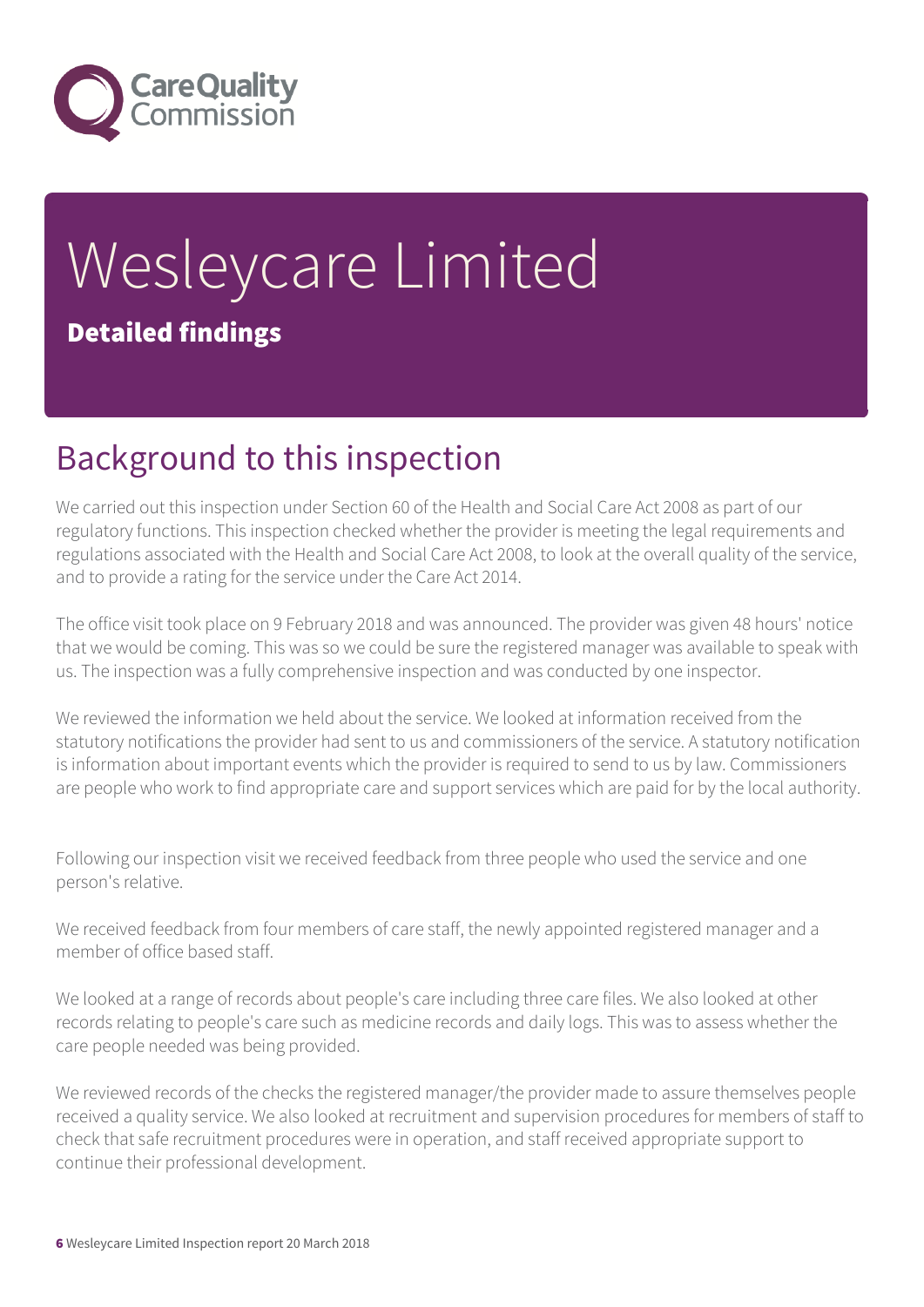#### Is the service safe?

# Our findings

We found people felt safe with staff who visited them in their home, and that people were supported by enough staff who usually arrived on time. One person said, "I am very happy with everything. I have no complaints or concerns."

Everyone we spoke with told us they felt safe receiving support from the care staff that visited them. People had no worries or concerns about the arrangements to maintain the security of their home. Some people had a 'key safe' or device where staff accessed their home if people were unable to open the door. Care staff were aware of the importance of keeping people's homes secure following their calls. They made sure doors were left locked and secure when they left.

People were protected against the risk of abuse. Care staff told us they completed regular training in safeguarding people. Staff told us they were comfortable with raising any concerns they had with the registered manager, and were confident any concerns would be investigated and responded to. Staff also understood they could report safeguarding concerns to other authorities if they had concerns. The registered manager had procedures in place to report safeguarding concerns to local authorities for investigation, and to CQC. We found there had been no reportable safeguarding concerns at the service.

Care staff attended regular infection control training and were provided with the correct personal protective equipment (PPE) such as gloves and aprons. People confirmed staff protected them from the risks of infection, by using gloves and sanitizers in their home when necessary.

Procedures were in place to record any accidents and incidents that occurred to show when and where accidents happened, and whether risks could be mitigated to reduce them happening in the future. However, the registered manager told us there had been no accidents or incidents at the service.

Risks to people's health and wellbeing were identified in two of the three care records we reviewed. For example, medicines administration was risk assessed to show whether people had their medicines managed by staff, or whether they were able to administer their own medicines. Records explained what the risks were in each scenario, and what actions staff should take to minimise any errors in the administration of medicine.

However, we found one person's documents did not show any of their risk assessment documents. The registered manager told us, "There are copies of these in the person's home, along with their other care records." The registered manager explained that there had not been a consistent approach to record keeping at the service previously. As the new registered manager, they intended to hold a copy of all records in the office as well as in people's homes. This would mitigate against the risk of any records going missing, and would provide a record of all care arrangements in the office for staff to access.

All care staff had been provided with a staff handbook containing the policies of Wesleycare to support them to provide safe and effective care to people.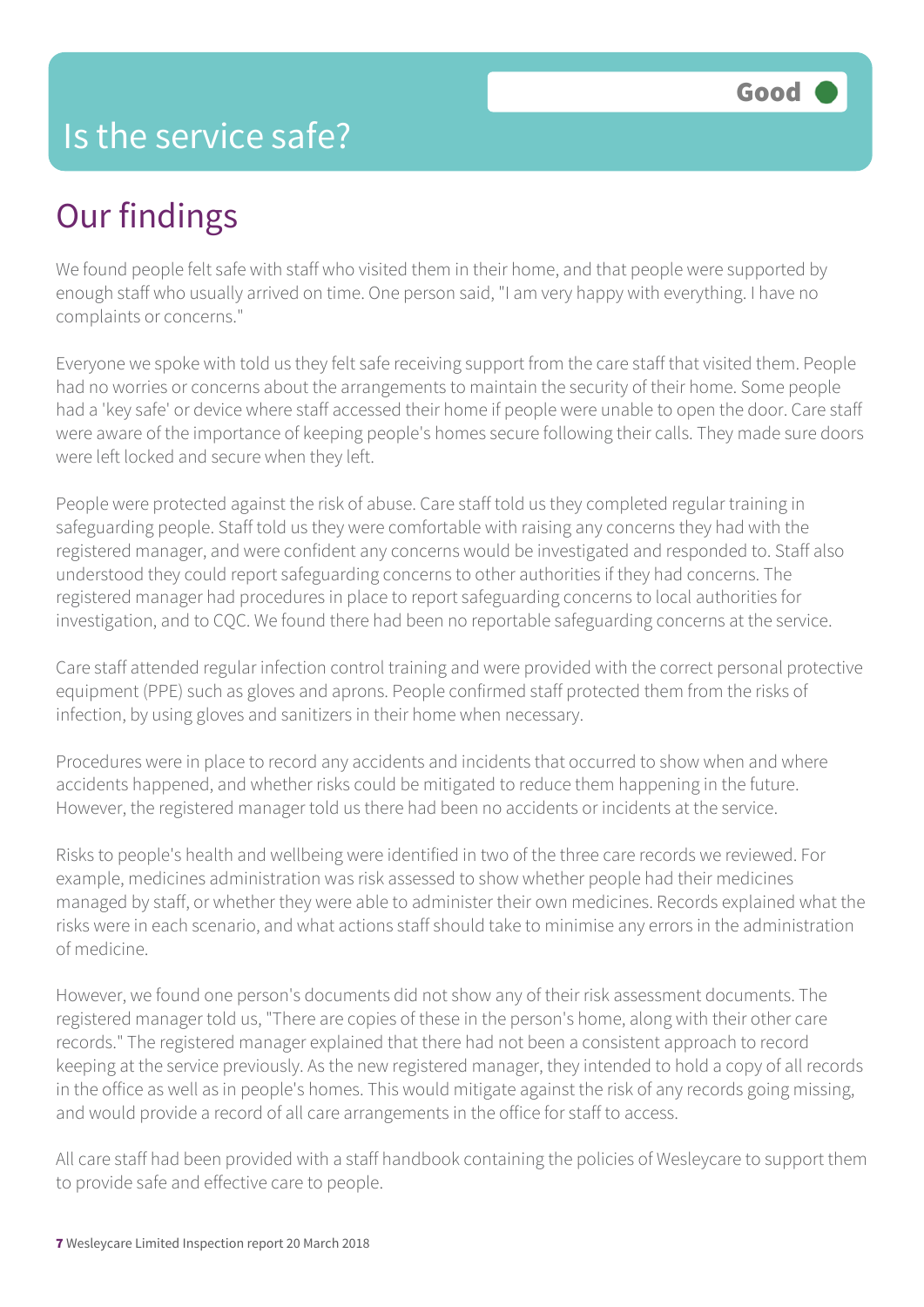Staff told us and records confirmed, people were protected from the risk of abuse because the provider checked the character and suitability of staff. All prospective staff members had their Disclosure and Barring Service (DBS) checks and references in place before they started work. The DBS helps employers to make safer recruitment decisions by providing information about a person's criminal record and whether they are barred from working with people who use services.

There were sufficient staff employed by the service to ensure people received their agreed calls at the time they should. In addition, the registered manager kept their training and skills up to date, so they could assist care staff and complete calls when needed. For example, when staff were unexpectedly absent due to illness or travel conditions were poor.

There was a system in place to record the arrival and leaving time of staff on the paper records everyone had in their home. The registered manager used the information generated to highlight where staff may arrive late and the reasons why this occurred. The information reassured the registered manager that staff arrived on time, and no calls were missed. The registered manager told us there had been one missed call recently, which had been due to a clerical error; the call had not been added to the staff rota. They explained they had spoken to the person regarding their missed call, apologised, and re-scheduled the call. Apart from this one error, calls were usually on time.

The registered manager told us they employed sufficient staff to cover all their existing calls to ensure no temporary or agency staff were needed.

Staff who administered medicines received specialised training in how to administer medicines safely. They completed this training before they were able to administer medicines and had regular checks to ensure they remained competent to do so. Each person that was supported to take their medicines had a medication administration record (MAR) that documented the medicines they were prescribed. MARs were kept in the person's home so they could be completed each time a medicine was given. One person told us, "They are very good with my medicines."

Some people required medicines to be administered on an "as required" basis. There were procedures in place for the administration of these medicines to make sure safe dosages were not exceeded and people received their medicine consistently. There were checking procedures in place to ensure people received their daily medicine as prescribed.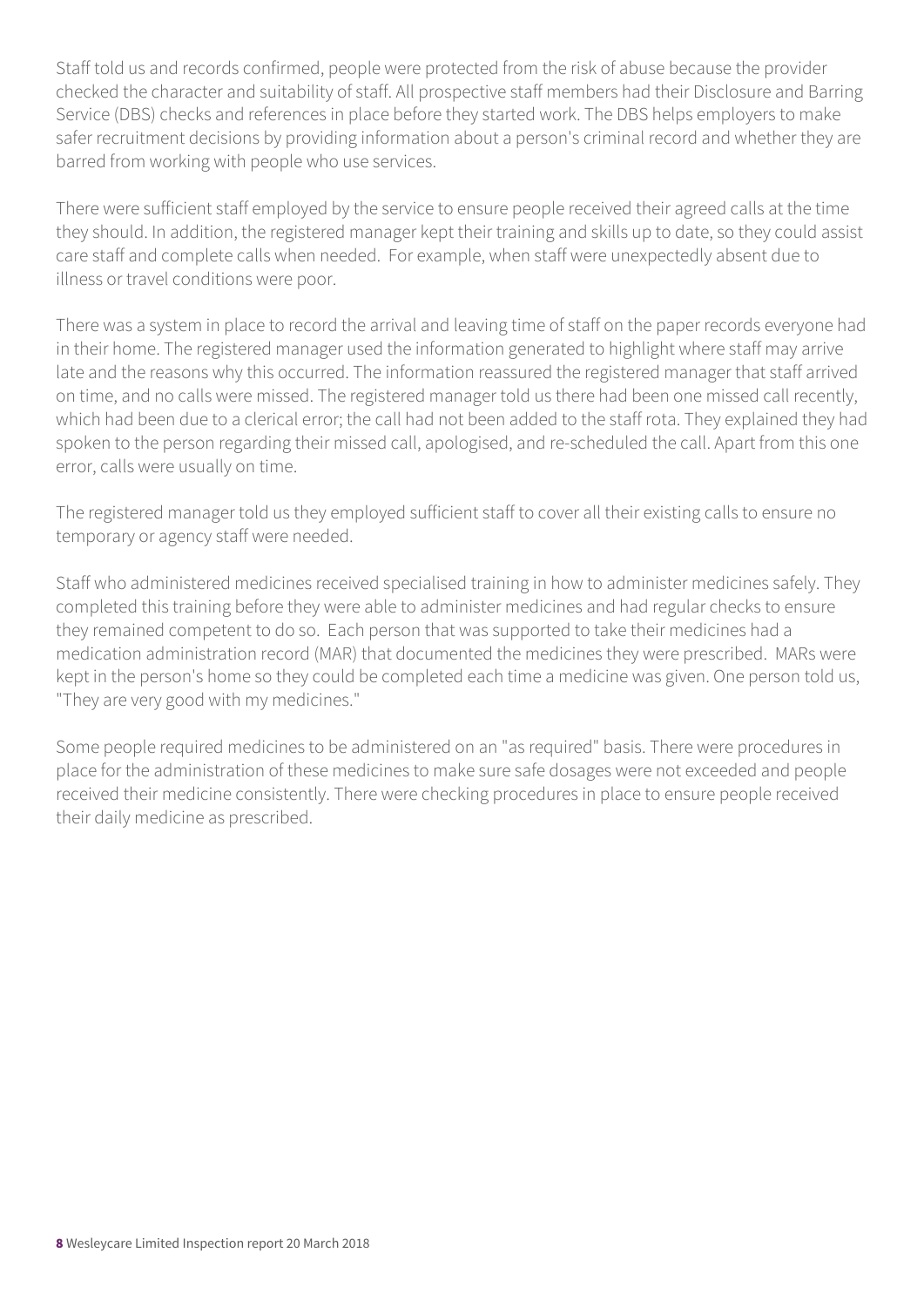### Is the service effective?

# Our findings

New staff members were provided with effective support when they first started work at Wesleycare. They completed an induction to the service and started working towards the Care Certificate. The Care Certificate is an identified set of standards for health and social care workers. It sets the standard for the skills, knowledge, values and behaviours expected. During the induction period staff spent time shadowing experienced colleagues to gain an understanding of how people liked their care to be provided. Staff also worked through a probationary period to ensure they had the skills needed.

Records showed a programme of regular training updates supported staff to keep their skills and knowledge up to date. A staff member told us training was delivered according to the needs of the people they supported, for example, in how equipment should be used in the person's home. One staff member said, "The training was good. Even though I have a lot of experience in working at nursing services, my training has been refreshed and kept up to date here."

The registered manager told us they intended to continue to support staff through a system of regular meetings with their manager, and yearly appraisals. Regular meetings with staff would provide an opportunity to discuss personal development and training requirements. One staff member told us, "We hold regular meetings with the manager and with other colleagues. Regular meetings have a positive impact on the running of the service and increases staff morale. We are always updated with vital information of our work." Another staff member said, "In our meetings we have the opportunity to contribute creatively to any issues involving our work."

Prior to using the service, people were assessed to ensure the service could meet their needs. We saw assessments involved people and their relatives, and included discussions on each person's individual needs such as their mobility, likes and dislikes. The registered manager was introducing improvements to the assessment procedure at the time of our inspection visit. The assessment procedure was being developed to include more information on people's advanced decisions, and their personal circumstances, so their care could be more tailored to their long term wishes. The registered manager would then review people's care regularly to ensure care records were kept up to date and continued to meet people's needs.

The Mental Capacity Act 2005 (MCA) provides a legal framework for making particular decisions on behalf of people who may lack the mental capacity to do so for themselves. The Act requires that, as far as possible, people make their own decisions and are helped to do so when needed. Where people lack mental capacity to make particular decisions, any decisions made must be in their best interests and in the least restrictive way possible. People can only be deprived of their liberty to receive care and treatment when this is in their best interests and legally authorised under the MCA.

Staff understood the principles of the MCA and knew they could only provide care and support to people with their consent, unless they lacked the capacity to do so. The registered manager understood their responsibilities under the MCA. They knew if people lacked the capacity to make all of their own decisions, records were required to show how decisions were reached in their best interests following mental capacity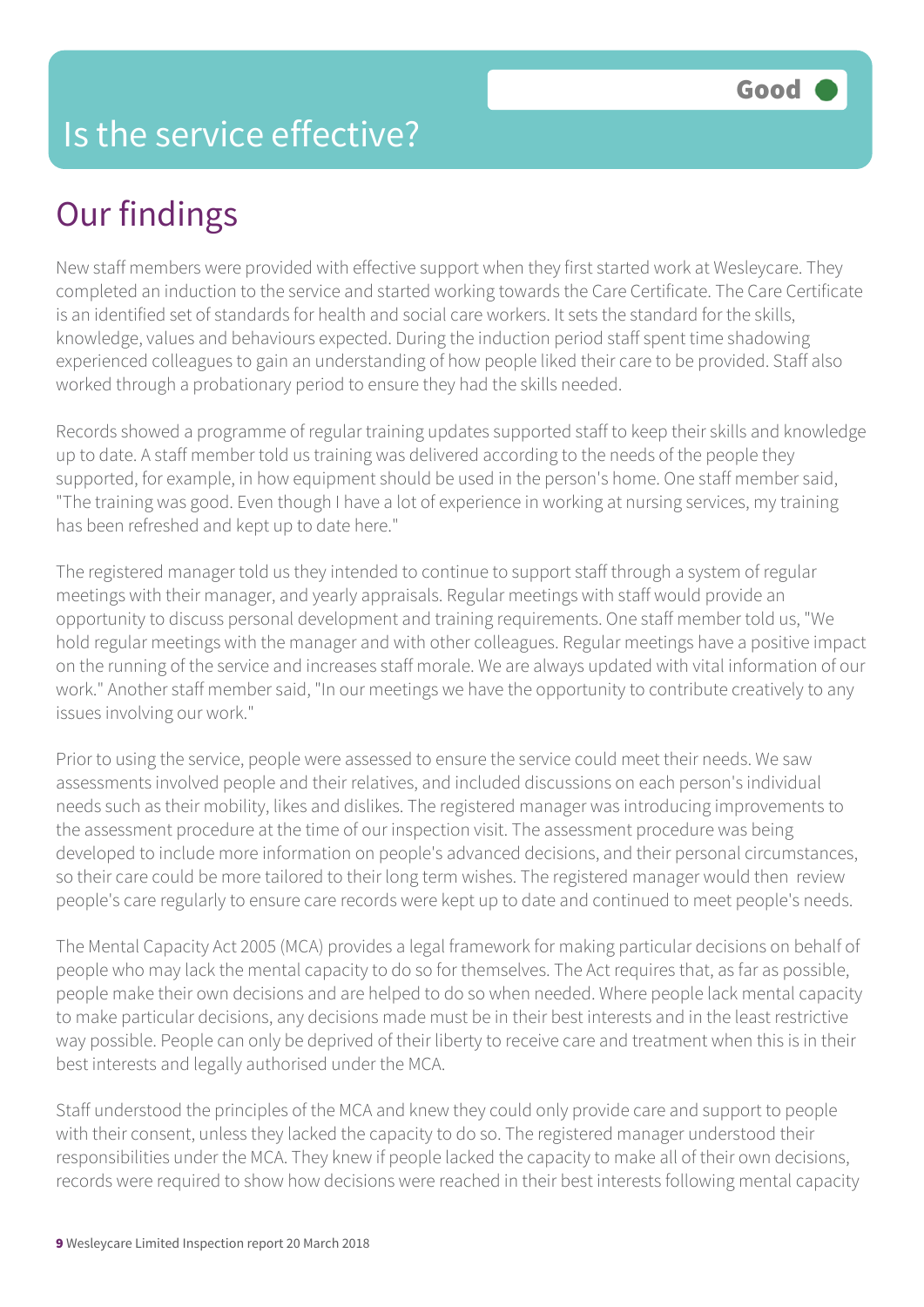assessments. The registered manager told us they planned to introduce paperwork at Wesleycare that could be used to assess and record people's capacity, and who had been involved in decision making, if in the future they supported people who lacked the capacity to make their own decisions. They also planned to ask relatives and advocates for evidence of their legal authority to be involved in care decisions when people joined the service.

People we spoke with managed their own healthcare appointments or relatives supported them with this. The registered manager told us the service was flexible and could support people to attend appointments if required. Care records instructed staff to seek advice from health professionals when people's health changed.

People and their relatives told us staff assisted with the preparation of meals, and supported people with their nutrition if this was agreed in their care package. Staff were aware of people's dietary needs, and if there were any special arrangements regarding their nutrition. For example, staff were informed in the care records whether people were on a restricted diet, had allergies to any foods, and if they were living with a condition such as diabetes.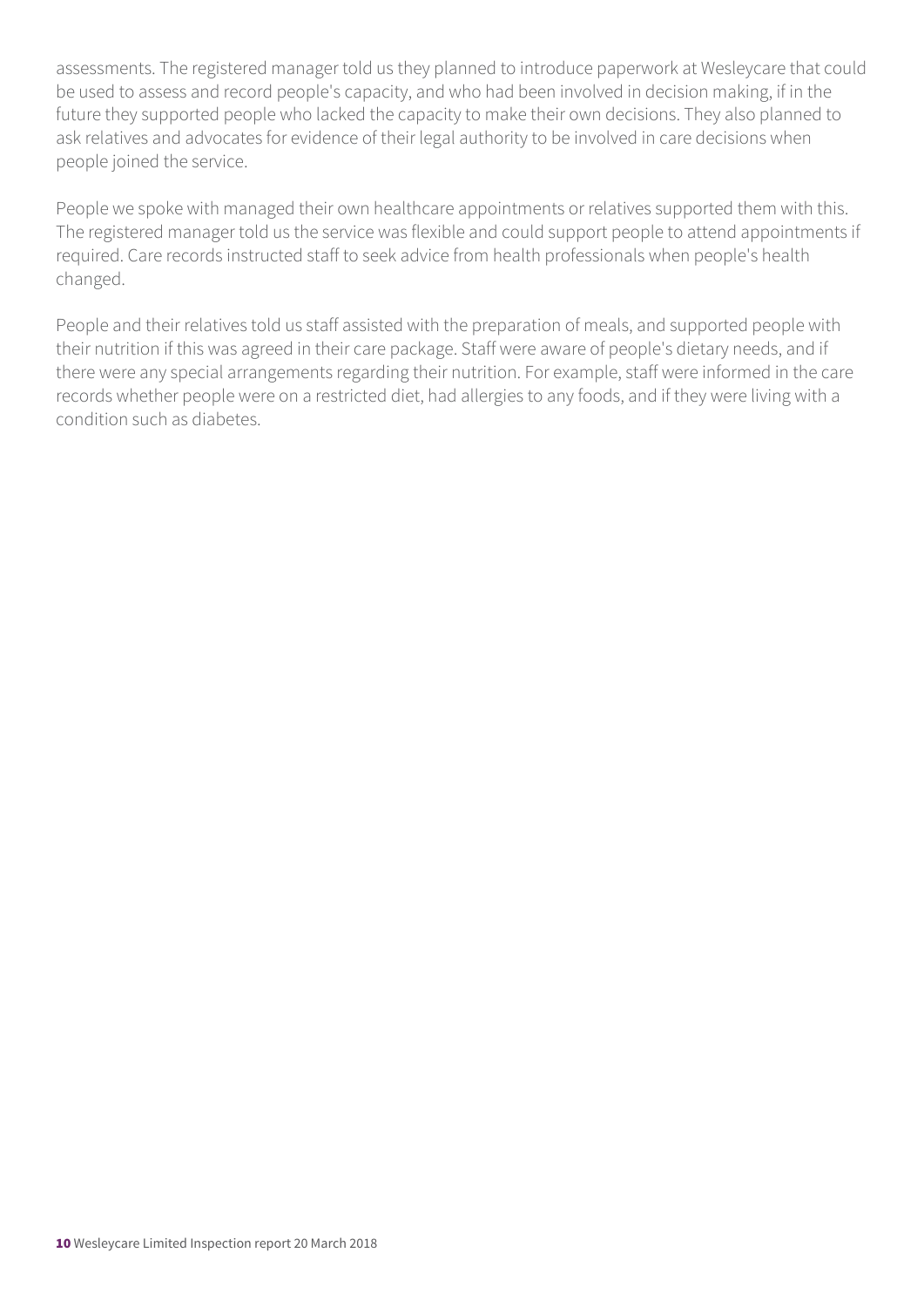#### Is the service caring?

### Our findings

People told us they enjoyed the company of care staff, and that they got along with them well. One person said, "They are lovely, they do just what I want and what I like." Another person said, "They are very good, caring and look after me and the dog."

People told us that by having staff from Wesleycare come into their home, this had supported them to remain independent and stay living in their own home.

Staff took pride and enjoyment from their work. One staff member said, "Helping others is my passion. I enjoy making a positive change in someone's life."

People were cared for by a consistent staff team that visited them regularly, which helped people feel secure with staff. Staff told us they felt supported in their work by the manager and other colleagues, and supported each other as a team.

Care records detailed what support people needed to help them communicate. For example, whether they had good eyesight, or whether they needed glasses and when these should be worn. Also information was included on people's hearing and whether they had the cognitive skills to understand questions and respond. This provided guidance to staff about how they should approach people so they understood what was happening and could engage in conversation.

Staff described how they respected people's privacy and dignity. For example, closing curtains and doors during personal care; covering people and asking family or visitors to leave the room during care.

Staff told us they respected that people also needed to have their personal care and support packages kept confidential by staff. One member of staff said, "I do not talk to anyone about an individual's private information unless they give their consent, and only if it is to improve their care."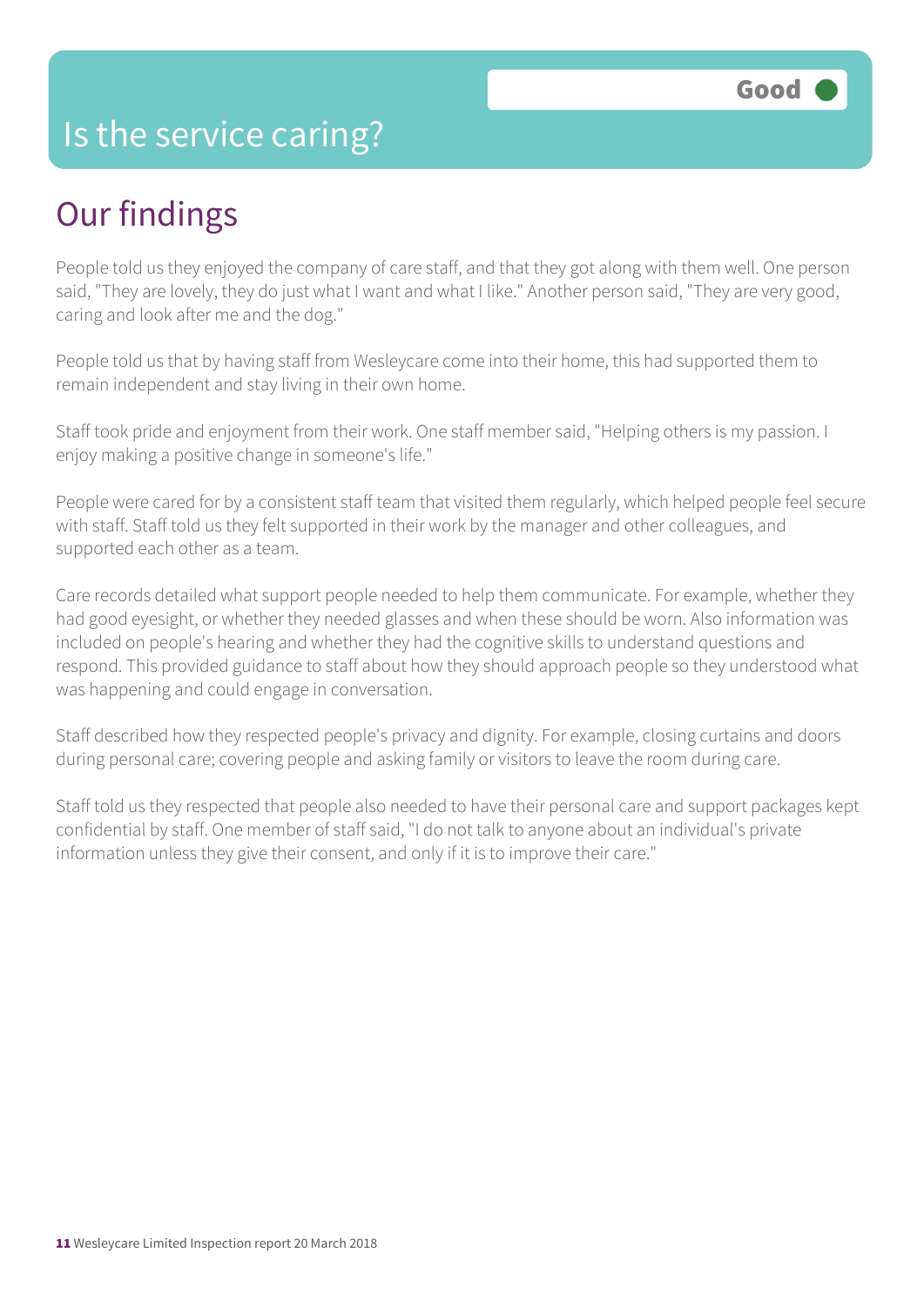### Is the service responsive?

# Our findings

People told us staff responded to their requests for assistance in a timely way, and met their personal needs and wishes. Comments from people included, "They will do whatever I ask."

Care records we were able to review contained sufficient detail to support staff to deliver person centred care in accordance with people's preferences and wishes. People were involved alongside family members in care planning and regular reviews of their care.

People told us staff wrote information about all the care they had provided in the daily records that were kept in their home. This information acted as a handover of information, so other care staff always knew what care people had received. One person told us, "The records in my home are all up to date. Staff write in them every day what they do."

People told us communication between them and the care staff was good. Where it was included in people's care packages, staff assisted people to access interests and hobbies, or go out in their local community.

We found some people had end of life care arrangements in place if they chose to involve Wesleycare in their plans. The registered manager respected people's decisions to discuss these arrangements with their family, and only involve the service if the person was not supported by family members. The arrangements people had in place included decisions that had been made regarding whether they should be resuscitated following a cardiac arrest. The registered manager told us, "We are planning to ask new clients, where people have these types of decisions in place, we ask the person or family members to tell us about this as part of our initial assessment."

People confirmed they had been given the complaints policy which was included within the information guide which was located within their homes. There were systems in place to manage complaints about the service. However, the registered manager told us there had been no complaints made about the service.